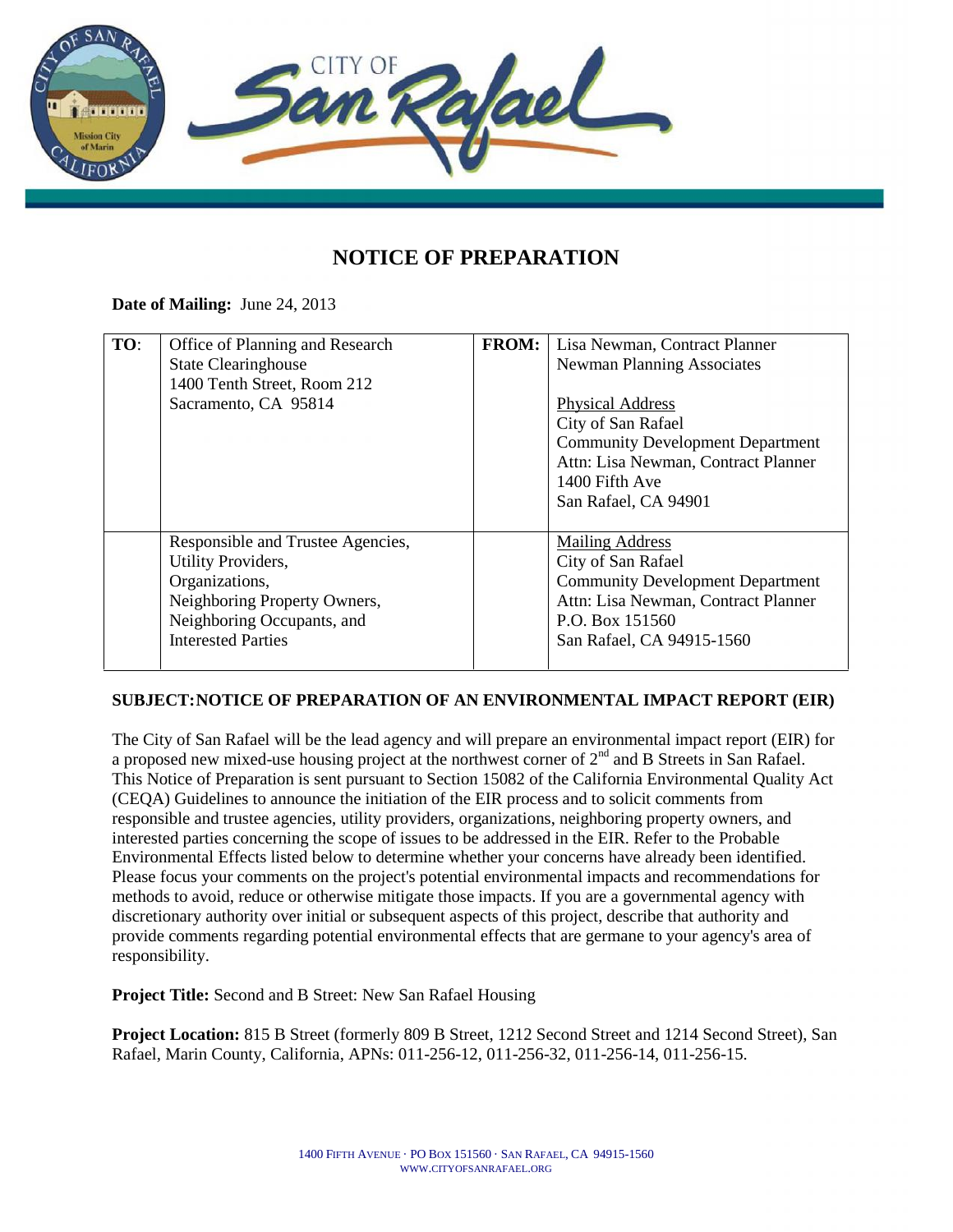**Project Setting:** The subject property consists of four adjacent parcels, totaling approximately 0.53 acres in size, located in Downtown San Rafael. The parcels are currently developed with a single-story, approximately 5,000 square foot commercial building, a commercial parking lot with 45 parking spaces and two, two-story Victorian-era residences, located at 1212 and 1214 Second Street that date to the 1890s, one of which is a known local cultural resource listed on the San Rafael Historical/Architectural Survey (dated 1976; updated 1986) and is currently uninhabitable due to fire damage. The subject property has little vegetation and is relatively flat.

The project site also contains five trees: three Carob trees are located at the entrance to the parking lot along B Street, a Canary Island Date Palm is located on the north property line, and an advocado tree located in the rear yard of the residence at 1212 Second Street. The development plan proposes to remove all five existing trees. (Refer to Figure 1, Regional Location Map and Figure 2, Project Vicinity Map)

**Project Description:** The Second and B Street: New San Rafael Housing project is a mixed-use development located at the northwest corner of Second and B Streets in Downtown San Rafael. The proposed 74,435 square foot building would occupy the entire site and consist of a three-story, woodframe residential complex over a one-story concrete podium that contains required parking, building lobby, and a retail space. 41 rental apartment units are proposed on the three upper floors consisting of two types: 1) 11 1-bedroom/1-bath units (approximately 800 square feet in area) and 2) 30 2-bedroom/2 bathroom units (ranging from 899 - 1,090 square feet in area). The residential units surround a central courtyard with each unit also providing a balcony (facing either  $2<sup>nd</sup>$  or B Street or an interior patio). Three of the residential units are proposed without a balcony or patio. The total area of the residential units is 54,055 square feet. The ground floor podium would provide a 20,317 square foot parking garage for 49 cars and 2,095 square feet of retail space.

The landscape design for the 815 B Street project consists of 3 main areas: the streetscape plantings, the infiltration planters, and the podium level courtyard. The streetscape planting provides six new Crimson Spire Oak trees along Second Street. At B Street, two existing Flowering Pear trees would remain and be augmented by two new Flowering Pear Trees. The infiltration zones are planting areas located at the street level along 2nd Street and also on the north side of property on the 2nd level podium. The function of the infiltration planters is to treat storm water run-off from the building roof, which will be collected by gutters and routed to the planters via down leaders. The internal courtyard of the building is located on the 2nd level podium. The courtyard is not visible from the street and would offer a private, comfortable outdoor common space for residents. Other miscellaneous site landscape items include the replacement of the declining Canary Island Palm with a new, younger Canary Island Palm in the same location. Refer to Figure 3, Project Site Plan.

Development of the project involves the demolition of the existing structures on the property. Based upon the 2013 Historic Resource Report prepared by Painter Preservation and Planning, the two Victorian residential structures are historic resources and the proposed demolition would result in a significant adverse impact under the California Environmental Quality Act (CEQA). The Initial Study concludes that the project also could have an adverse effect on immediately adjacent historic properties.

**Probable Environmental Effects:** The purpose of the EIR is to provide full disclosure, in advance, of the potential environmental impacts that would result from implementation of the proposed project. The EIR will analyze the extent to which the project design and alternatives would result in significant environmental impacts and will identify appropriate project modifications or mitigation measures to reduce or eliminate these impacts. Issues that will be examined include the following: